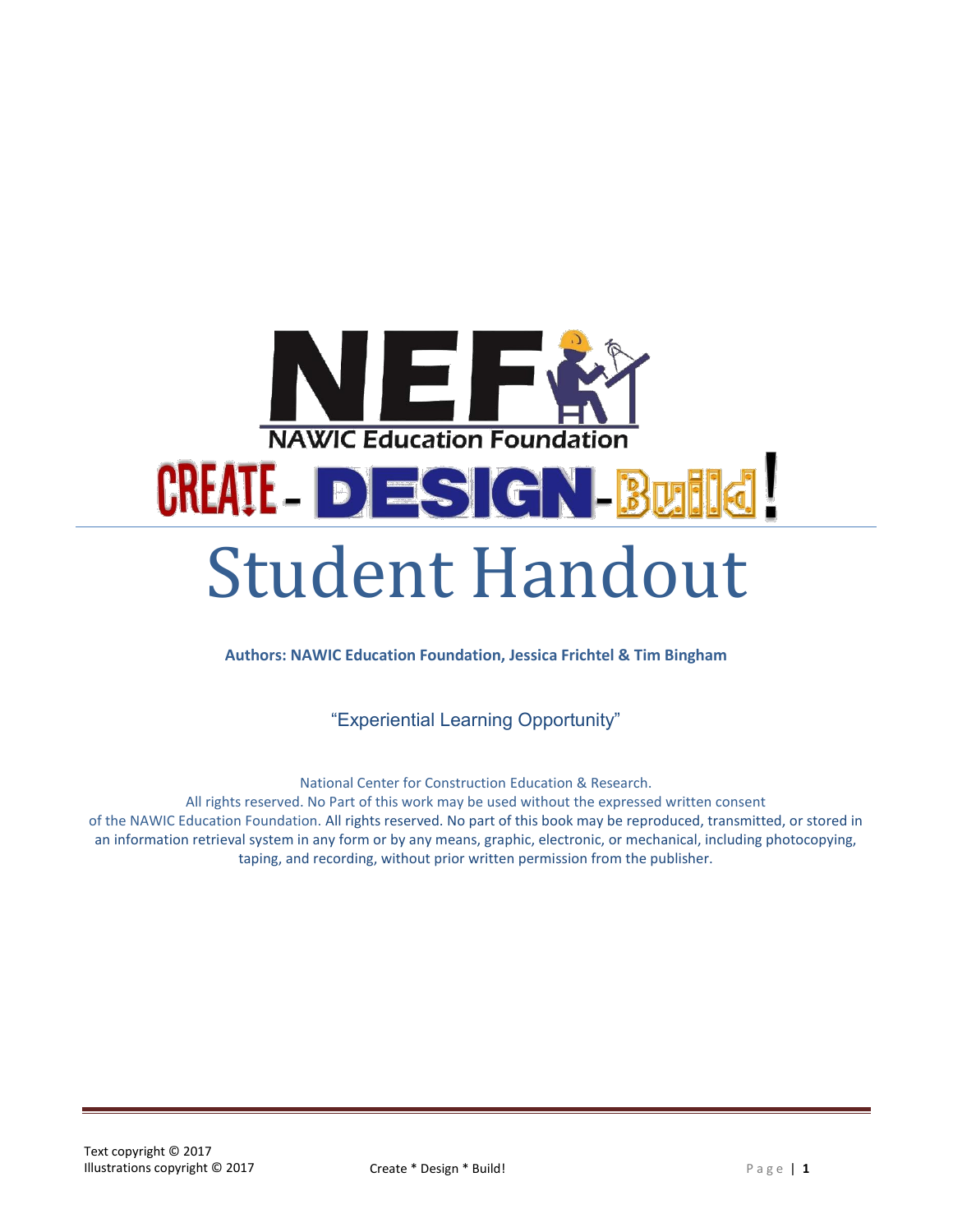### **Nonresidential Accessory Structures: Zoning Ordinance**

- 1. Nonresidential Accessory Structure Criteria: A nonresidential accessory structure shall not contain a stove, shower or tub. It may contain a refrigerator, toilet or sink but cannot be used as a livable space.
- 2. Location: Except as provided in this subsection, nonresidential accessory structures shall not occupy a required front or corner side yard or court, or project beyond the front building line of the principal structure on a site. No accessory uses shall be permitted off-site.
- 3. Maximum Height: The maximum height of a nonresidential accessory structure shall be 12 feet, subject to the provisions of this subsection, provided that pitched roofs shall not exceed a height of 15 feet.
- 4. Relation to Property Lines:
	- A. A nonresidential accessory structure shall be located a minimum of 4 feet from a rear property line and shall meet the front yard and side yard setback requirements of the zoning district in which it is located.
	- B. Detached nonresidential accessory structures with a projected roof area less than or equal to 120 square feet that are used as tool and storage sheds, playhouses, or similar uses may occupy a required side or rear yard area. Such structures may not exceed 12 feet in height and shall meet the front yard and corner side yard setback requirements of the zoning district in which they are located.
	- C. Patio Covers, Patio Enclosures, Balconies and Gazebos: These structures shall be located a minimum of 10 feet from rear property line and shall meet the front yard, corner side yard and side yard setback requirements of the zoning district in which it islocated.
	- D. Uncovered patios and porches, terraces, platforms, decks and other similar structures less than 30 inches in height: These structures may occupy a required front, corner side, side, or rear yard, but must be located a minimum of 3 feet from a side yard for a length of 15 feet parallel to the adjoining property line.
	- E. Garages: Any garage taking access from a corner side yard or the secondary street frontage on a double frontage to the property line shall be setback a minimum of 20 feet, as measured from the front of the garage to the property line, back of sidewalk or back of curb, whatever is most restrictive. Garages taking access off an alley shall meet the general requirements of this ordinance.
- 5. Measurement of Height: Where a finished grade elevation, different than the existing grade elevation is approved as part of a discretionary application such as Tentative Map, Development Plan, Use Permit, Variance or Coastal Permit, height shall be measured from the approved finished grade elevation at all points on the site. In approving a finished grade elevation of adjacent and surrounding properties shall be considered.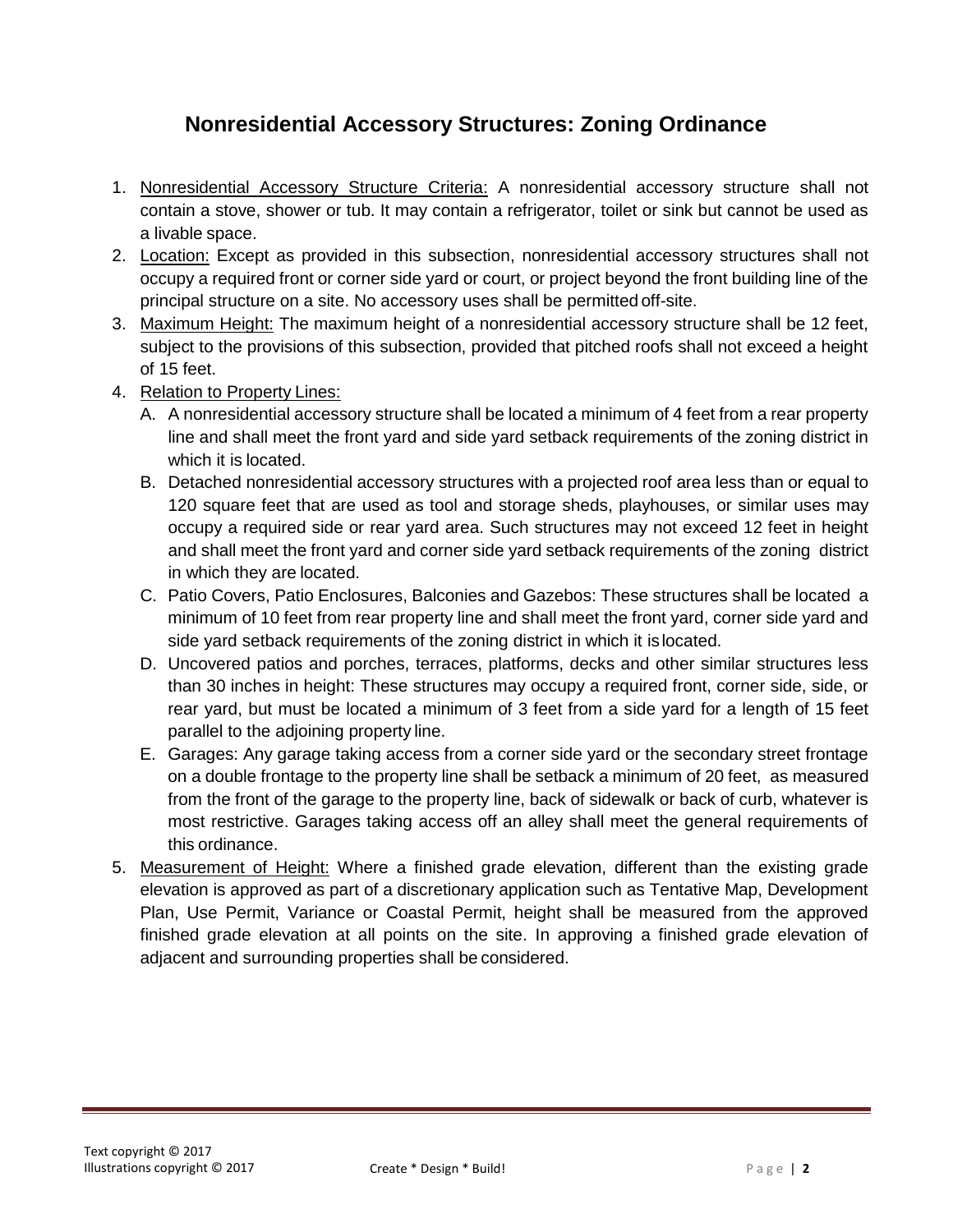### **Create - Design - Build! Overview**

You are a design-build contractor. Your company is submitting a bid to your client to design and build a nonresidential accessory project for their back yard. The structure should not exceed 120 – 180 square feet for the site provided. The total cost of the structure must not exceed \$20,000.

#### **Project Deliverables:**

- 1) Floor Plan
- 2) Elevations: North, South, East and West at  $\frac{1}{2}$ " = 1'-0"
- 3) Quantity Take-off
- 4) Project Cost Worksheet
- 5) Site Plan/Layout
- 6) Business Letter and Business Cards establishing your company's name and logo
- 7) Scale Model at  $\frac{1}{2}$ " = 1'-0"

You will form design-build contracting companies of 3 people. You will choose a company name and create business cards. Determine your company philosophy and what type of structure will meet the needs of your client. Then you will write a business letter stating your intent to bid on the job and the service you will provide.

Your company will design the accessory structure based on the needs of the client and the building ordinances for the site provided. You will provide your client with the above deliverables.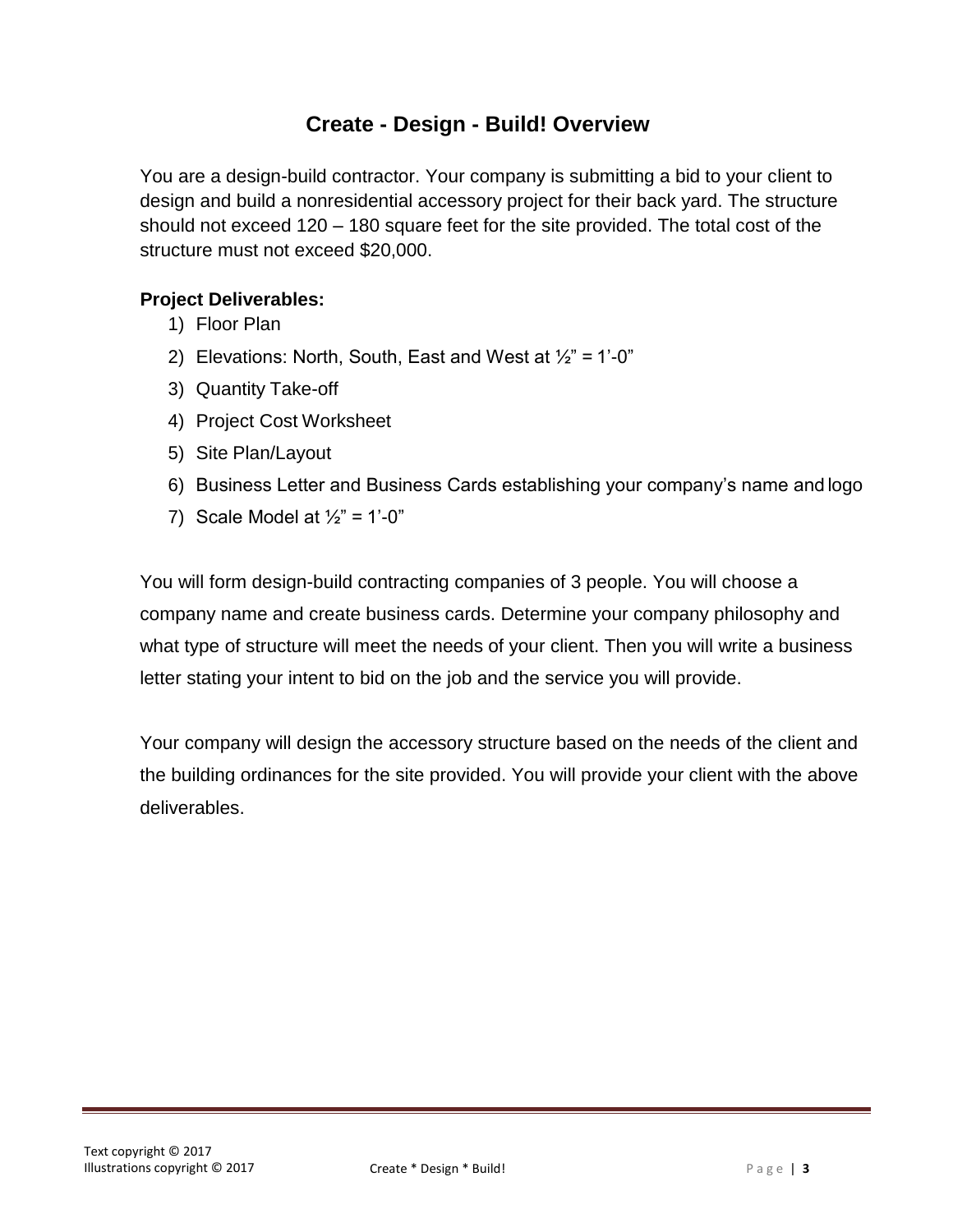### **Meeting the Client's Needs:**

Students must determine what their client will use the accessory structure for. The following questions must be answered by their team. This promotes creativity and makes each project individual.

- 1) What is the planned use for the structure?
- 2) Are there special requirements such as for a conditioned space?
- 3) Are there aesthetic requirements you must meet to please the client?
- 4) Are you able to complete the work within the time constraints?
- 5) Will they need electrical, plumbing, windows, unique flooring, etc.?
- 6) Are you clients concerned about their environmental impact?
- 7) Do they want to use eco-friendly, reclaimed or recycled products?
- 8) Do they want to implement energy and water conservation methods?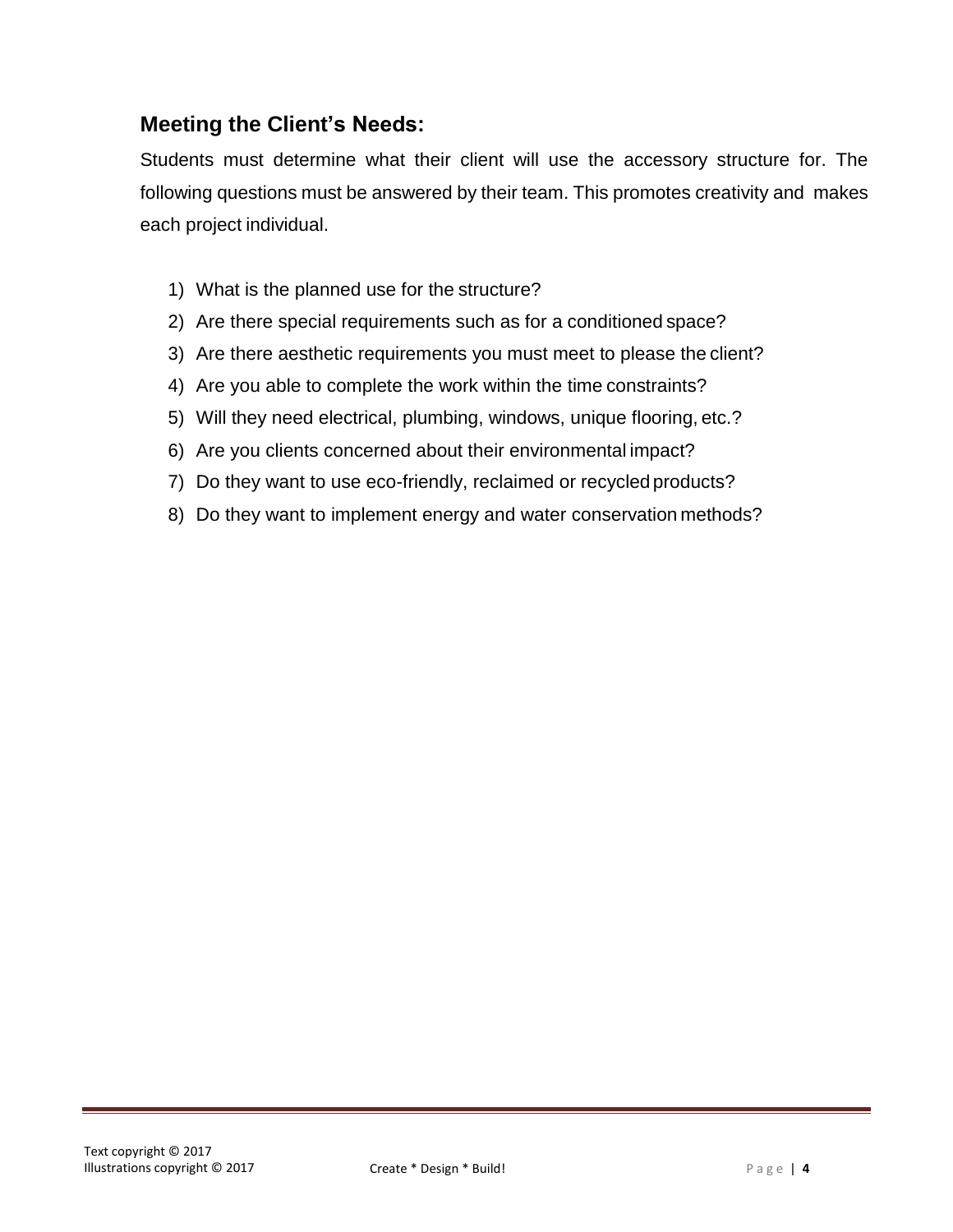## **THE FLOOR PLAN – FLOW/SPACE CONSIDERATIONS**

#### **Flow or Circulation is the movement from one room to another.**

Successful circulation means that there are convenient pathways between areas that have the most connecting traffic. It is the designer's responsibility to design the shed with the least amount of traffic as possible. Some items to consider when designing:

- Storage near entry/exit for convenient access
- Proper lighting/ventilation over/near work area as needed
- Proper electrical outlets/receptacles near work area as required
- Benefit of natural lighting/sun
- Storage cubbies for supplies
- Sink convenient to work area as needed
- Outside spigot convenient to access as needed

### **QUANTITY TAKE-OFF**

The Quantity Take-Off is a listing of all material quantities needed to construct a project. When a contractor looks at a set of plans, the first thing they do is have the estimator or "Take-Off person" go through and calculate the quantities of all materials or types of construction involved. In order to aid in the pricing process, many items are priced according to a unit value, i.e.: square feet (sf or ft<sup>2</sup>), cubic yard (cy or yd<sup>3</sup>), linear feet (lf) and quantity of each. Some different items and their Take-Off units are listed below: (see the Quantity Take-Off Worksheet and Project Cost Worksheet for units in this project).

#### **Square Feet Linear Feet Quantity/Each**

**Concrete Slab Cabinets** Cabinets Door Roofing Material Exterior Siding Flooring (square yards) Walls

Shelving Windows

Electrical Outlets

Light Fixtures Plumbing Fixtures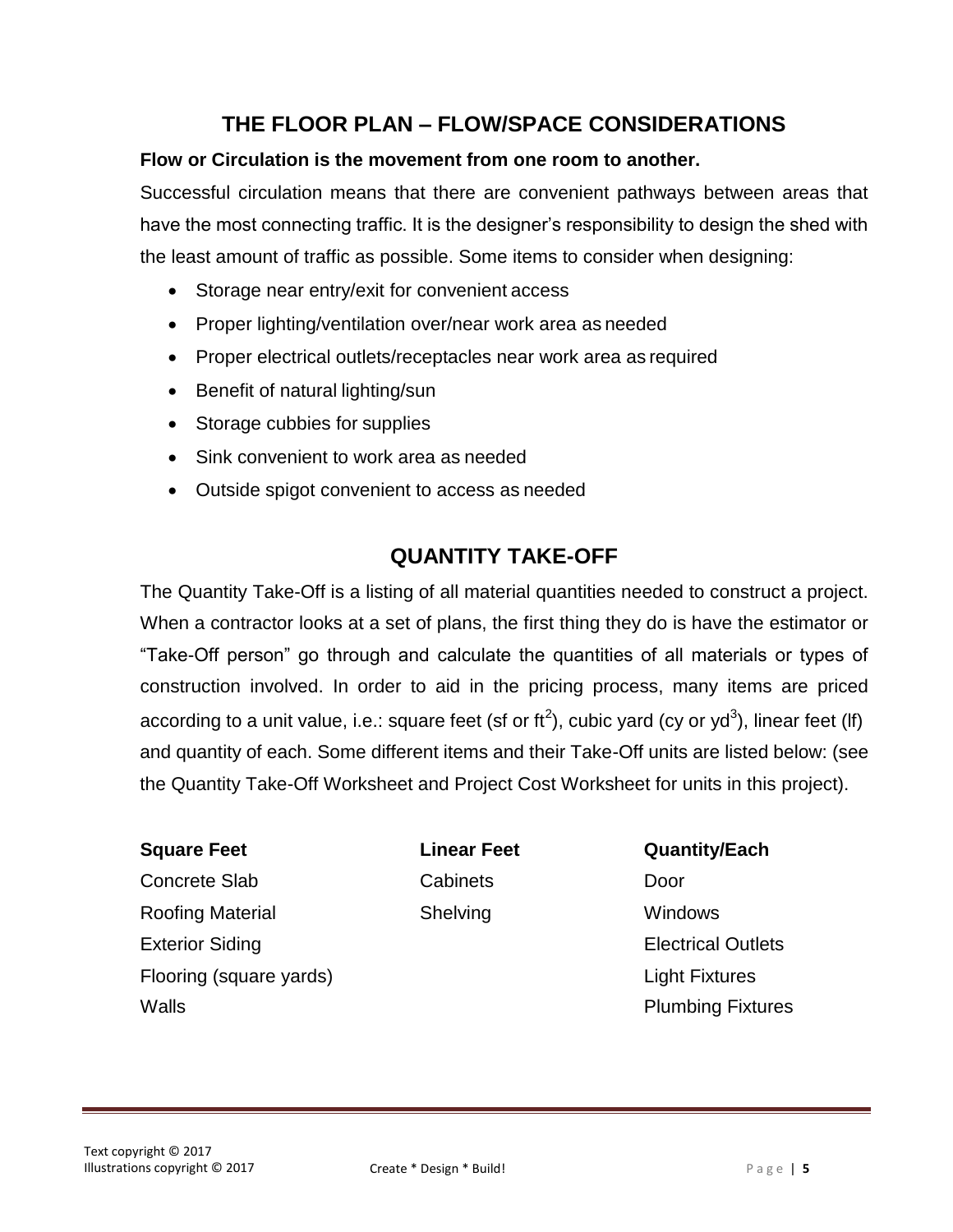## **Quantity Take-Off Worksheet**

This worksheet will explain how to do a quantity Take-Off of the work items shown in the Project Cost Worksheet.

### **Concrete Footing and Slab on Grade:**

The floor of your shed will be a concrete slab with an integrated footing (monolithic slab) placed at or slightly above the grade of the surrounding soil. This item is measured in square feet (sf or ft<sup>2</sup>).

| Area of Slab on Grade:                  | (Length) x (Width) |
|-----------------------------------------|--------------------|
| (If Structure is rectangular or square) |                    |

Calculations:

### **Exterior Walls and Siding:**

The exterior walls are measured in square feet (sf or  $\text{ft}^2$ ). Divide the exterior walls into sections where the area can be easily calculated. The example to the right was divided into (3) Sections:

Section 1 = Length of Structure x Height Section  $2 =$  Width x Height Section  $3 = (1/2 \times \text{Base} \times \text{Height}) \times 2$ Area of an isosceles triangle



| If your structure is rectangular: $ $ Area = (Section 1 + Section 2 + Section 3) x 2     |
|------------------------------------------------------------------------------------------|
| If your structure is not rectangular:   Find the area of each exterior wall and combine. |

Calculations: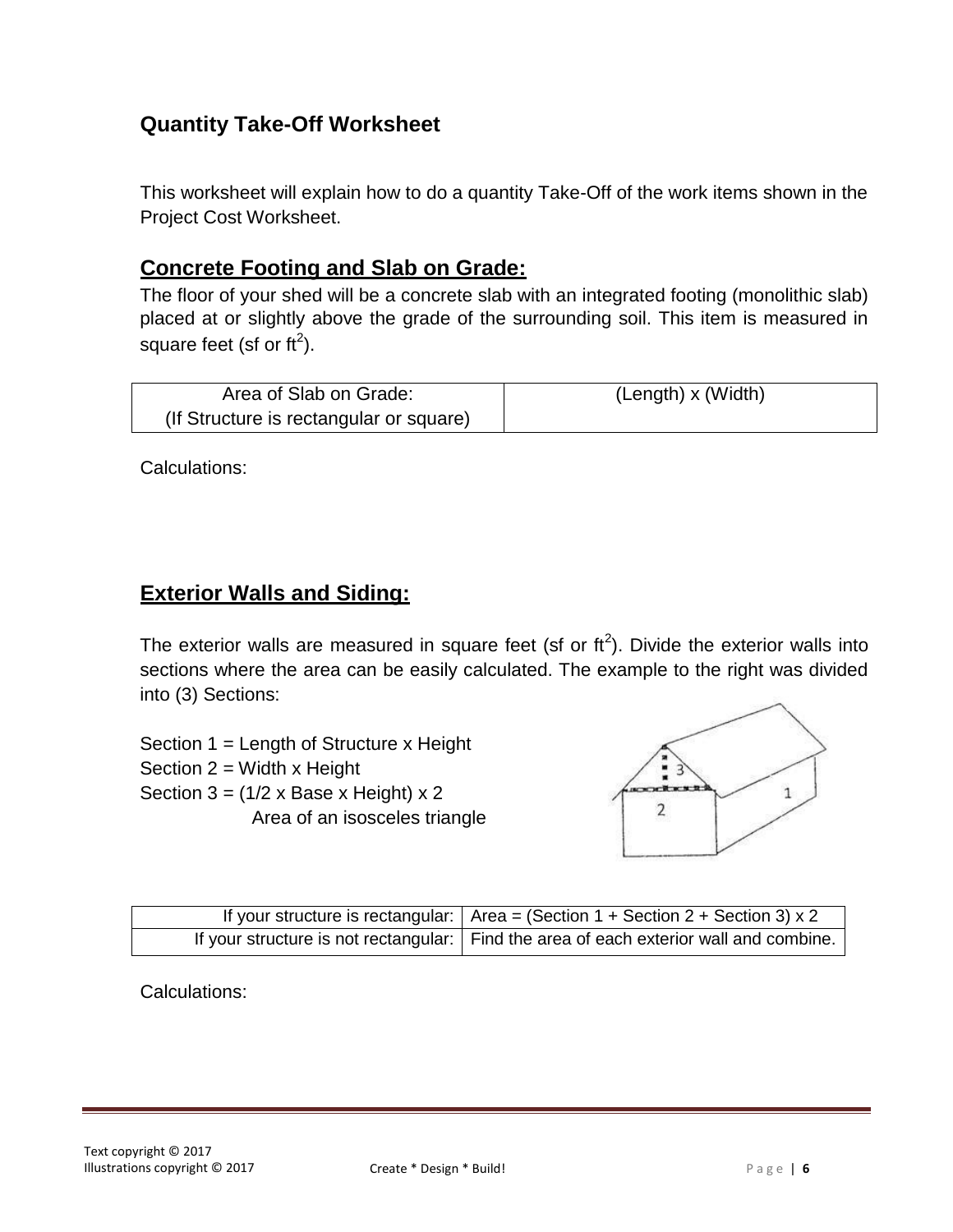### **Roof Framing and Roofing Material:**

Roof Framing measures the area of the Roof. Because the roof is not flat, the area must be calculated using the Pythagorean Theorem.

#### **PYTHAGOREAN THEOREM:**

**(1/2) Width squared + Height squared =**

**Diagonal squared** 

**Diagonal = square root**

**of (1/2 W squared + H squared)**



|                                       | If your structure is rectangular:   Roof area is equal to the diagonals times the |
|---------------------------------------|-----------------------------------------------------------------------------------|
|                                       | length of the structure times two. (Multiply times                                |
|                                       | two, because the roof has two equal sides).                                       |
| If your structure is not rectangular: | Divide the roof into rectangular sections, follow                                 |
|                                       | the steps above for each section and add all                                      |
|                                       | the sections together.                                                            |

Calculations:

#### **Interior Walls:**

This item is measured in square feet (sf or ft<sup>2</sup>).

Add the lengths of all interior walls and multiply times the height of the walls. Typically, walls are 8' high; be sure to use height that is applicable to your specific project.

Calculations: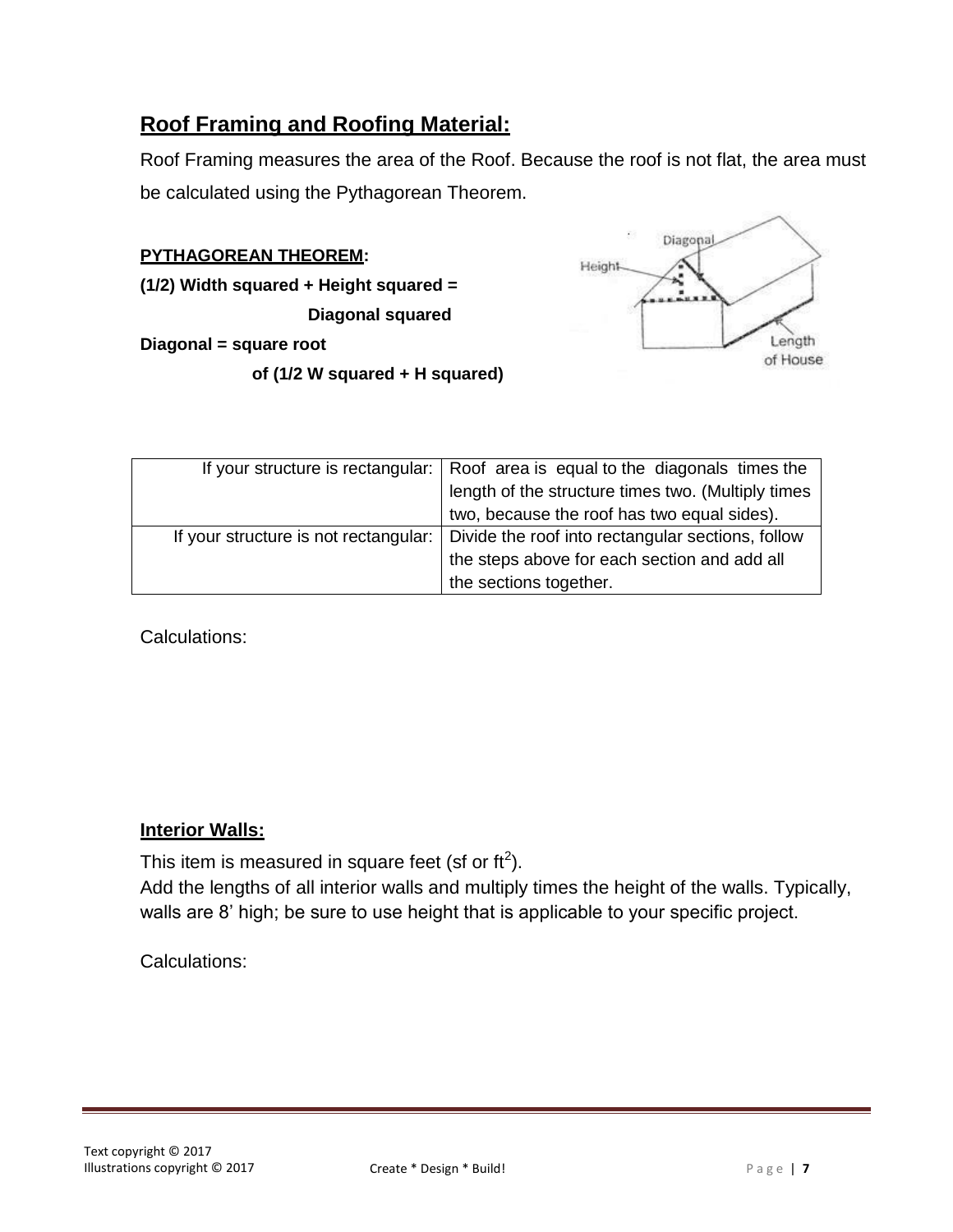### **Storage Base and Wall Cabinets:**

These items are measured in linear feet (lf). Measure the length of the wall where the cabinets will be located.

Calculations:

## **Flooring:**

These items are measured in square feet (sf) or square yards (sy).

Calculate the area of each different type of flooring. This is done by multiplying the length of the room by the width of the room.

To convert to square yards, divide the square footage by 9.

1 sy =  $9$  sf

Calculations:

| Room              | <u>Length</u> | <b>Width</b>  | <u>TOTAL (SF)</u> |
|-------------------|---------------|---------------|-------------------|
| <b>Work Area</b>  |               |               |                   |
| Storage<br>Other: |               |               |                   |
|                   |               |               |                   |
|                   |               |               |                   |
|                   |               |               |                   |
|                   |               | <b>TOTAL:</b> |                   |

### **TOTAL SQUARE FOOTAGE OF STRUCTURE**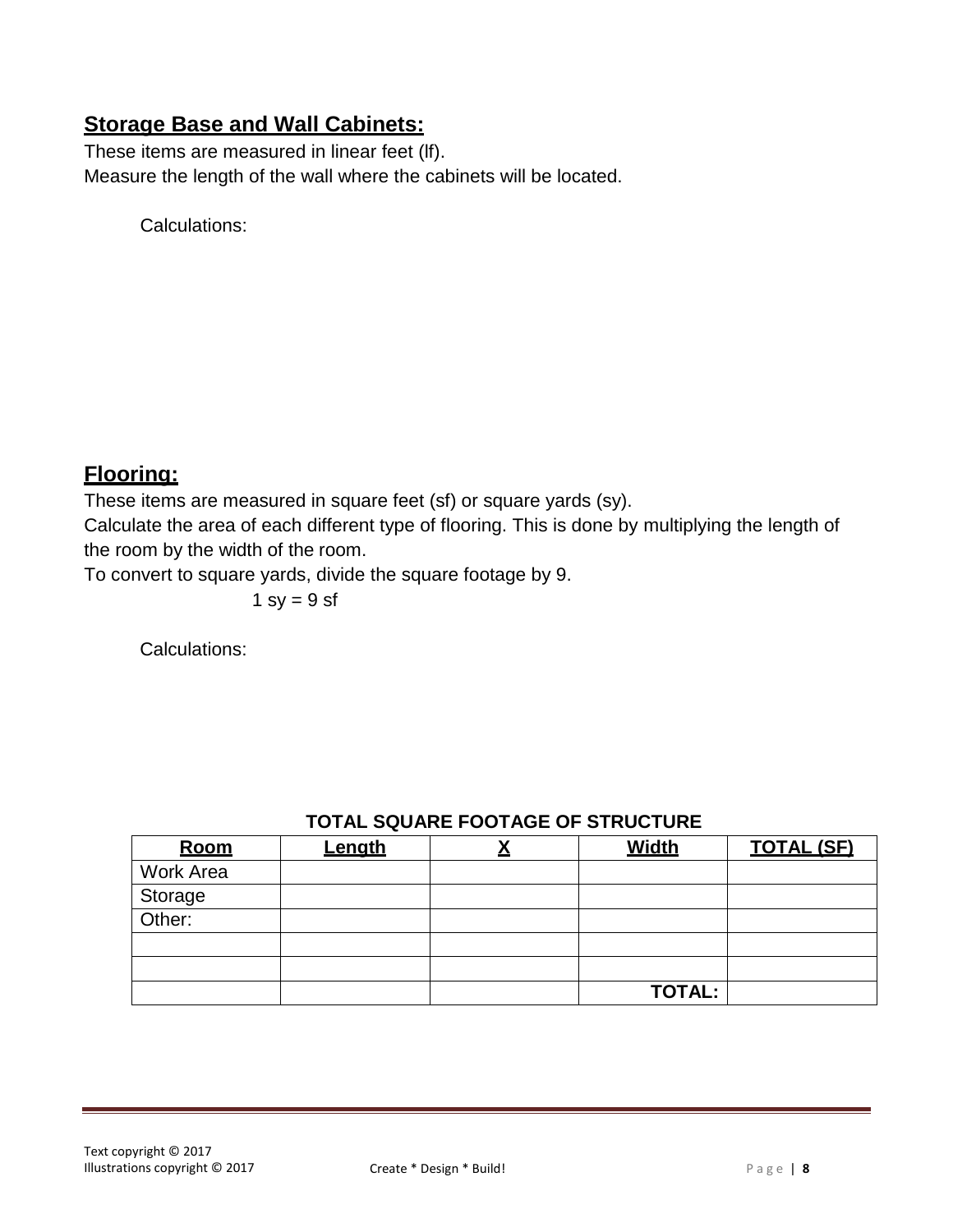# **PROJECT COST WORKSHEET**

| Group Name:                              | Date:                    |             |          |                 |                 |                                        |
|------------------------------------------|--------------------------|-------------|----------|-----------------|-----------------|----------------------------------------|
| <b>DESCRIPTION</b>                       |                          | <b>COST</b> |          |                 | <b>QUANTITY</b> | <b>TOTAL</b>                           |
| <b>Footings and Slab</b>                 |                          |             |          |                 |                 |                                        |
| Concrete Flooring and Slab on Grade      | \$                       | 7.00        | T        | ft <sup>2</sup> |                 | \$                                     |
| <b>Exterior Walls</b>                    |                          |             |          |                 |                 |                                        |
| 2" x 4" wood studs, 4" faced insulation  | \$                       | 5.00        | I        | ft <sup>2</sup> |                 | \$                                     |
| 1/2" OSB exterior sheathing              |                          |             |          |                 |                 |                                        |
| 2" x 4" wood studs, no insulation        | $\overline{\mathcal{G}}$ | 4.50        | T        | $ft^2$          |                 | $\overline{\mathcal{G}}$               |
| 1/2" OSB exterior sheathing              |                          |             |          |                 |                 |                                        |
| 1/2" drywall on exterior walls           | \$                       | 2.25        |          | $ft^2$          |                 | \$                                     |
| Siding                                   |                          |             |          |                 |                 |                                        |
| Vinyl                                    | \$                       | 4.00        | I        | ft <sup>2</sup> |                 | \$                                     |
| Hardi-Plank                              | \$                       | 6.00        | I        | ft <sup>2</sup> |                 | \$                                     |
| Cedar                                    | \$                       | 8.00        | I        | ft <sup>2</sup> |                 | \$                                     |
| <b>Stucco</b>                            | \$                       | 10.00       | $\prime$ | ft <sup>2</sup> |                 | $\overline{\boldsymbol{\mathfrak{s}}}$ |
| <b>Brick</b>                             | \$                       | 15.00       | I        | ft <sup>2</sup> |                 | \$                                     |
| <b>Field Stone</b>                       | \$                       | 22.00       | I        | ft <sup>2</sup> |                 | $\overline{\mathbf{3}}$                |
| Roofing                                  |                          |             |          |                 |                 |                                        |
| Roof Framing                             | \$                       | 6.50        | $\prime$ | ft <sup>2</sup> |                 | \$                                     |
| Shingles, 25-yr. - Three Tab             | \$                       | 3.00        | I        | ft <sup>2</sup> |                 | \$                                     |
| Shingles, 40-yr. - Architectural         | \$                       | 3.75        | I        | ft <sup>2</sup> |                 | $\overline{\mathbf{3}}$                |
| Shingles, Premium Architectural          | $\overline{\mathcal{G}}$ | 4.50        | I        | ft <sup>2</sup> |                 | $\overline{\boldsymbol{\theta}}$       |
| <b>Gutters</b>                           | \$                       | 4.00        | I        | lf              |                 | \$                                     |
| <b>Gutters with Leaf Guard</b>           | \$                       | 8.50        | $\prime$ | lf              |                 | $\overline{\mathcal{S}}$               |
| <b>Interior Walls</b>                    |                          |             |          |                 |                 |                                        |
| 2"x4" wood studs, 1/2" drywall each side | \$                       | 6.25        | I        | ft <sup>2</sup> |                 | \$                                     |
| 4" Insulation in interior walls          | \$                       | 0.75        | $\prime$ | ft <sup>2</sup> |                 | \$                                     |
| <b>Doors</b>                             |                          |             |          |                 |                 |                                        |
| Interior 2'6" x 6'8-0"                   | \$                       | 285.00      |          | ea              |                 | \$                                     |
| Interior 3'-0"x 6'8-0"                   | \$                       | 295.00      | I        | ea              |                 | $\overline{\boldsymbol{\theta}}$       |
| Exterior 3'-0"x6'8-0"                    | \$                       | 375.00      |          | ea              |                 | $\overline{\mathbf{3}}$                |
| Exterior Barn Door 6'-0"x6'-8"           | \$                       | 750.00      | I        | ea              |                 | $\overline{\mathcal{G}}$               |
| <b>Windows</b>                           |                          |             |          |                 |                 |                                        |
| Double Hung, 2'-4"x4'-6"                 | \$                       | 320.00      | I        | Ea              |                 | \$                                     |
| Double Hung, 2'-0"x3'-0"                 | \$                       | 265.00      | $\prime$ | Ea              |                 | $\overline{\$}$                        |
| <b>Storage</b>                           |                          |             |          |                 |                 |                                        |
| 12" Wall Cabinets                        | \$                       | 65.00       |          | lf              |                 | \$                                     |
| 24" Base Cabinets                        | \$                       | 90.00       | $\prime$ | If              |                 | $\overline{\$}$                        |
| 24" Counter Top                          | \$                       | 20.00       | I        | If              |                 | $\overline{\mathbf{G}}$                |
| 12" Wall Shelving                        | \$                       | 10.00       | T        | lf              |                 | \$                                     |
| Hooks                                    | $\overline{\mathcal{S}}$ | 10.00       | $\prime$ | ea              |                 | $\overline{\mathcal{S}}$               |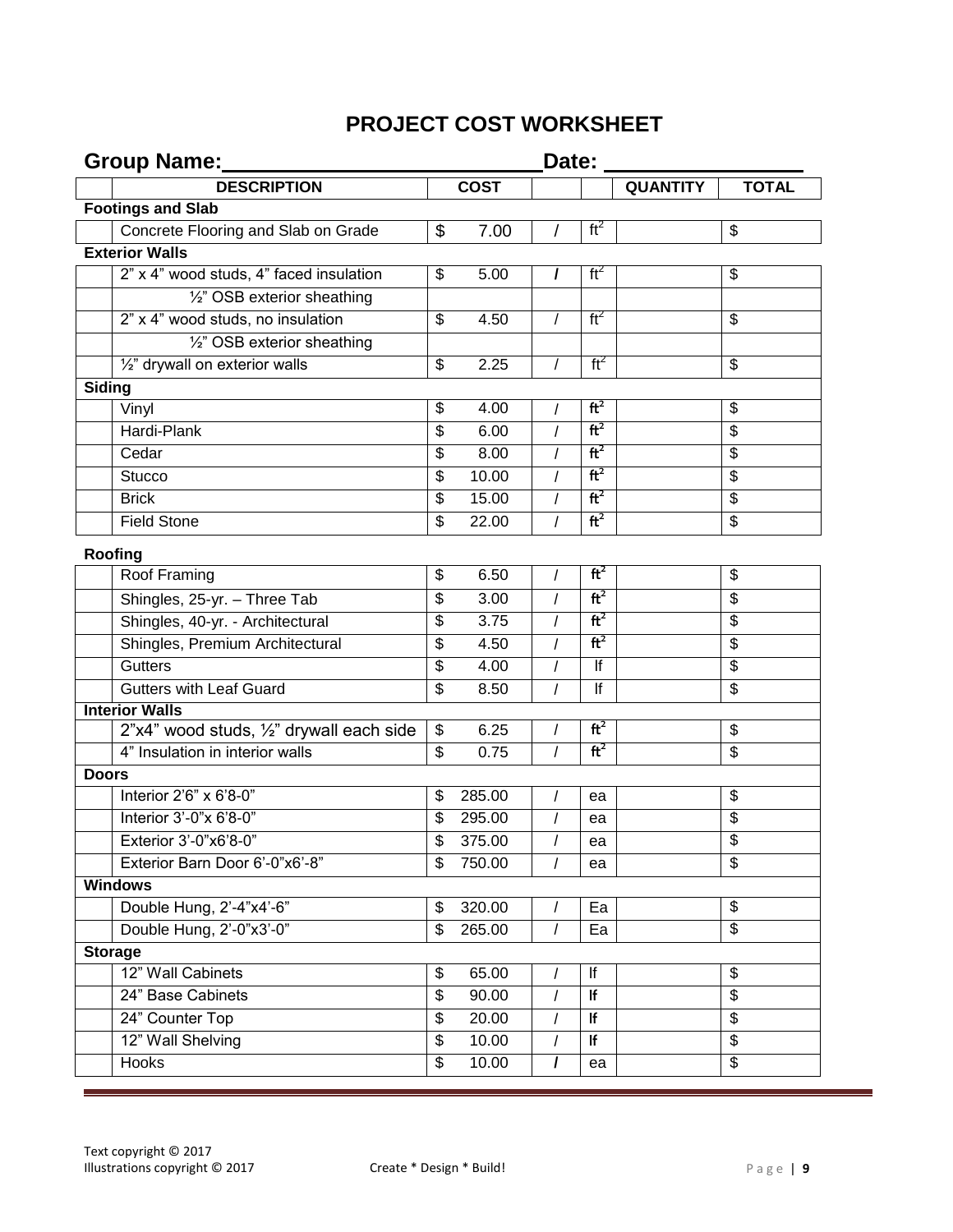# **PROJECT COST WORKSHEET**

| Group Name:                            |                                  |             |                | Date:           |                 |                                  |  |  |
|----------------------------------------|----------------------------------|-------------|----------------|-----------------|-----------------|----------------------------------|--|--|
| <b>DESCRIPTION</b>                     |                                  | <b>COST</b> |                |                 | <b>QUANTITY</b> | <b>TOTAL</b>                     |  |  |
| Peg Board (for tool storage)           | \$                               | 1.50        | $\overline{I}$ | $ft^2$          |                 | \$                               |  |  |
| <b>Painting</b>                        |                                  |             |                |                 |                 |                                  |  |  |
| Walls                                  | \$                               | .75         | $\prime$       | ft <sup>2</sup> |                 | $\overline{\mathbf{e}}$          |  |  |
| Doors                                  | $\overline{\mathbf{3}}$          | 40.00       | $\prime$       | ea              |                 | \$                               |  |  |
| Windows                                | \$                               | 40.00       | $\prime$       | ea              |                 | \$                               |  |  |
| <b>Flooring</b>                        |                                  |             |                |                 |                 |                                  |  |  |
| Vinyl Composition Tile (VCT) 12" x 12" | \$                               | 2.50        |                | ft <sup>2</sup> |                 | $\overline{\mathbf{e}}$          |  |  |
| <b>Concrete Sealer</b>                 | $\overline{\mathbf{e}}$          | .75         | $\overline{I}$ | ft <sup>2</sup> |                 | \$                               |  |  |
| Sheet Vinyl                            | $\overline{\boldsymbol{\theta}}$ | 3.00        | $\overline{I}$ | ft <sup>2</sup> |                 | \$                               |  |  |
| Epoxy                                  | \$                               | 5.00        | $\prime$       | ft <sup>2</sup> |                 | $\overline{\mathcal{S}}$         |  |  |
| <b>Plumbing</b>                        |                                  |             |                |                 |                 |                                  |  |  |
| Water from House to Structure          | \$1,000.00                       |             |                | ea              |                 | $\overline{\mathcal{G}}$         |  |  |
| Sink                                   | \$                               | 700.00      | $\prime$       | ea              |                 | \$                               |  |  |
| <b>Outside Spigot</b>                  | \$                               | 300.00      | $\prime$       | ea              |                 | $\overline{\mathcal{S}}$         |  |  |
| <b>Electrical</b>                      |                                  |             |                |                 |                 |                                  |  |  |
| Power to Structure                     | \$                               | 500.00      |                | ea              |                 | $\overline{\mathbf{e}}$          |  |  |
| Receptacles                            | $\overline{\mathbf{3}}$          | 50.00       | $\prime$       | ea              |                 | \$                               |  |  |
| <b>GFCI Receptacles</b>                | \$                               | 60.00       | $\prime$       | ea              |                 | $\overline{\boldsymbol{\theta}}$ |  |  |
| Light Fixtures - Interior              | $\overline{\mathbf{3}}$          | 200.00      | $\prime$       | ea              |                 | \$                               |  |  |
| Light Fixtures - Exterior              | $\overline{\mathbf{3}}$          | 150.00      |                | ea              |                 | \$                               |  |  |
| <b>Exterior Light Motion Sensor</b>    | $\overline{\mathbf{e}}$          | 75.00       | $\prime$       | eα              |                 | $\overline{\$}$                  |  |  |
| <b>Building Permit</b>                 | $\overline{\mathcal{S}}$         | 75.00       | $\prime$       | ea              |                 | $\overline{\mathcal{S}}$         |  |  |
|                                        | <b>SUB-TOTAL:</b>                |             |                |                 |                 |                                  |  |  |
|                                        | Overhead and Profit, 15%         |             |                |                 |                 |                                  |  |  |
|                                        | <b>TOTAL:</b>                    |             |                |                 |                 |                                  |  |  |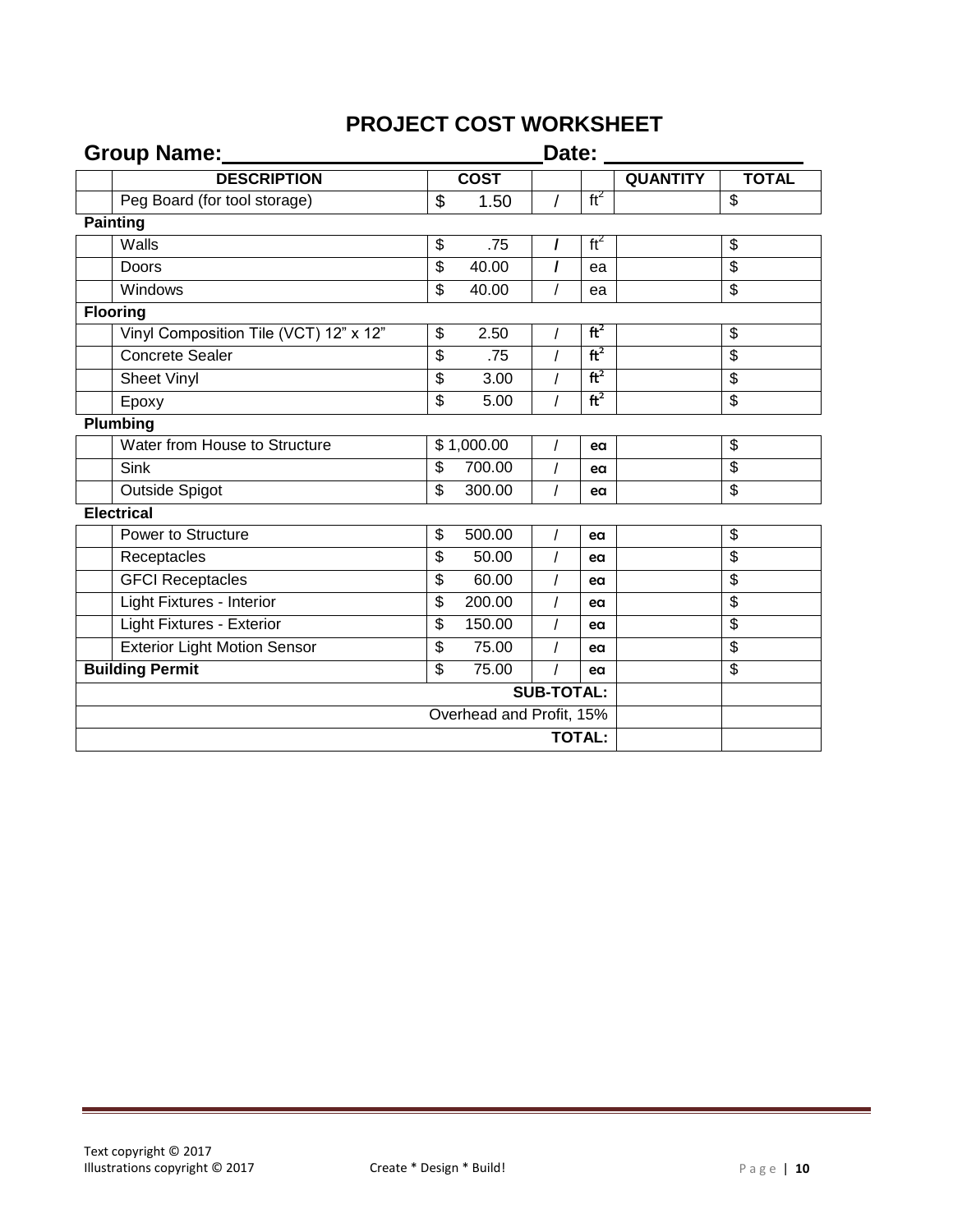## **PROJECT COST**

Use the number of items found with the Quantity Take-Off to determine the estimated project cost: (use the Project Cost Worksheet enclosed). If the cost of the project is less than the allowed amount, you can maximize money usage by altering material selections or adding items to the Structure:

- Add features: shelving, tool rack, bike rack, etc.
- Use more expensive items: brick, rather than vinyl siding
- Add additional square footage: This method could possibly exceed the time line for project completion. However, if you think you can enlarge the structure and re-do the Floor Plans, Elevations, Quantity Take-Off and Project Cost Worksheet, then go forit!

If the cost of the project exceeds the allowed amount, then do the opposite of the suggestions above.

## **THE SITE**

The Structure must proportionately fit on the site. Some items for your Client to consider:

- Are there any utility easements? Are there minimum setbacks required by the locality or by the subdivision in which you are building? The structure cannot sit within any of those areas.
- Are there any elements on the lot you wish to maintain? For example: trees, special shrubs and/or plants, existing buildings?
- Which direction do you want your Structure to face? Toward the road, toward a creek or river, or toward the East to get sun in the morning? Placement in relation to the sun can have a big impact on the light coming through windows.
- Where are your entry doors going to be located?
- Do you plan to add on to the Structure or any other buildings on your property in the future?
- Do you plan to build additional out buildings?